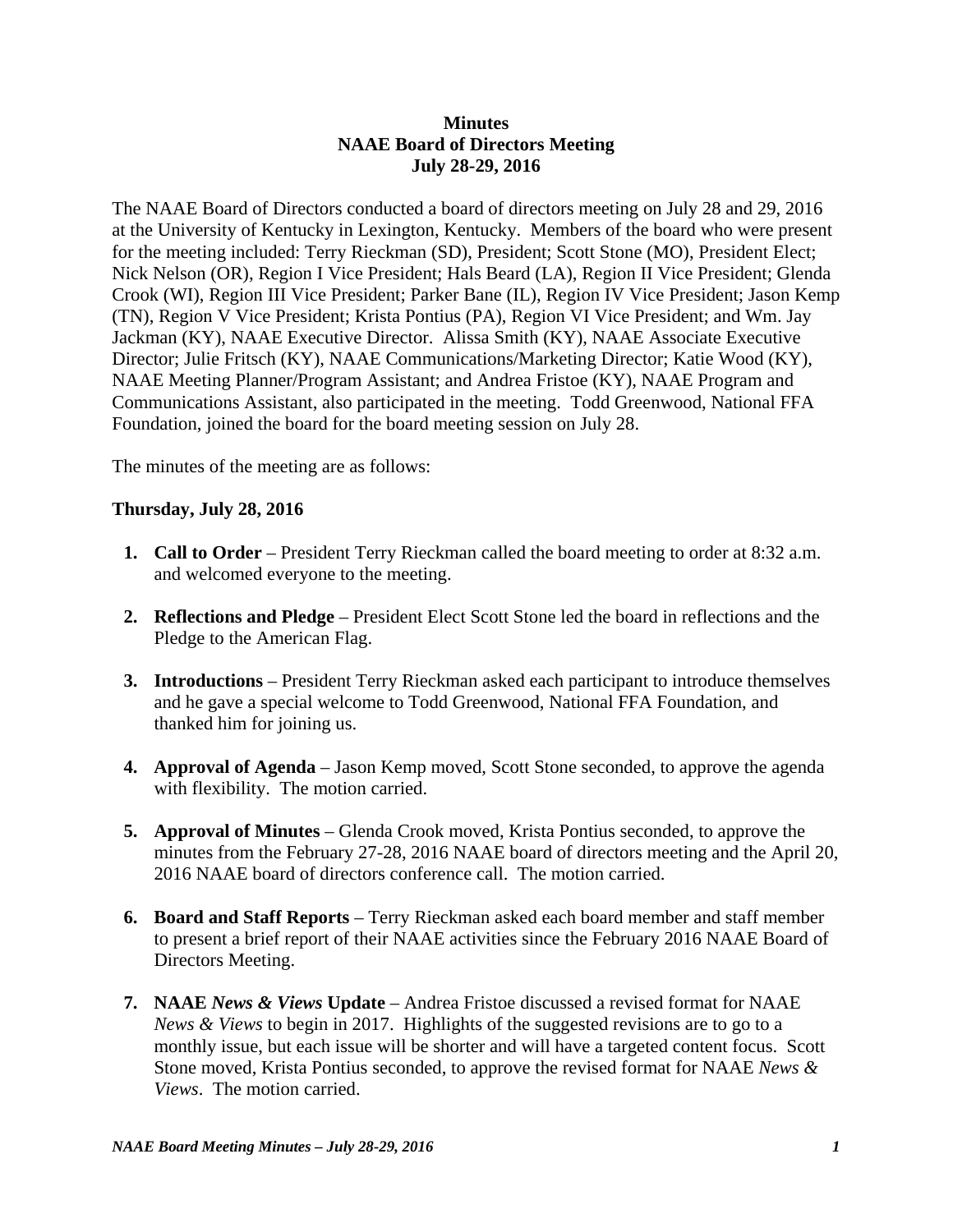- **8. Executive Director Report** Jay Jackman presented a report on the organization's financial standing including sponsorship reports, participation in the Primary Industries Education Foundation Australia conference, and the agriscience initiative.
- **9. Associate Executive Director Report** Alissa Smith began her report to the board on items including professional development initiatives and membership.

*President Terry Rieckman recessed the board meeting for lunch at 11:30 a.m. and reconvened the meeting at 1:30 p.m. The board and staff hosted our friends and partners from the University of Kentucky College of Agriculture, Food and Environment, and Mark Trotter, University of New England in New South Wales, Australia, for lunch.* 

# **10. Committee Meetings**

- **a. Policy and Bylaws** Hals Beard (full committee chair not available to join)
- **b. Marketing** Krista Pontius with Wes Crawford (OR), full committee chair, joining by conference call
- **c. Professional Growth** Nick Nelson (full committee chair not available to join)
- **d. Member Services** Jason Kemp with Jarrod Lundry (OK), full committee chair, joining by conference call
- **e. Public Policy** Glenda Crook with Brett Brandner (FL), full committee chair, joining by conference call
- **f. Strategic Planning** Scott Stone with Stephanie Jolliff (OH), full committee chair, joining by conference call
- **g. Finance** Parker Bane with Zach Rada (MN), full committee chair, joining by conference call
- **11. National FFA Foundation Report** Todd Greenwood presented an update from the National FFA Foundation and thanked the board for including him in this meeting. Todd renewed the National FFA Foundation's commitment to help fund NAAE initiatives.
- **12. Communications/Marketing Director Report** Julie Fritsch presented her report to the board including the plans for the Tuesday evening awards dinner during the 2016 NAAE Convention in Las Vegas.

*President Terry Rieckman recessed the board meeting for the day at 6:00 p.m. and reconvened the meeting on Thursday, July 29, at 8:00 a.m.*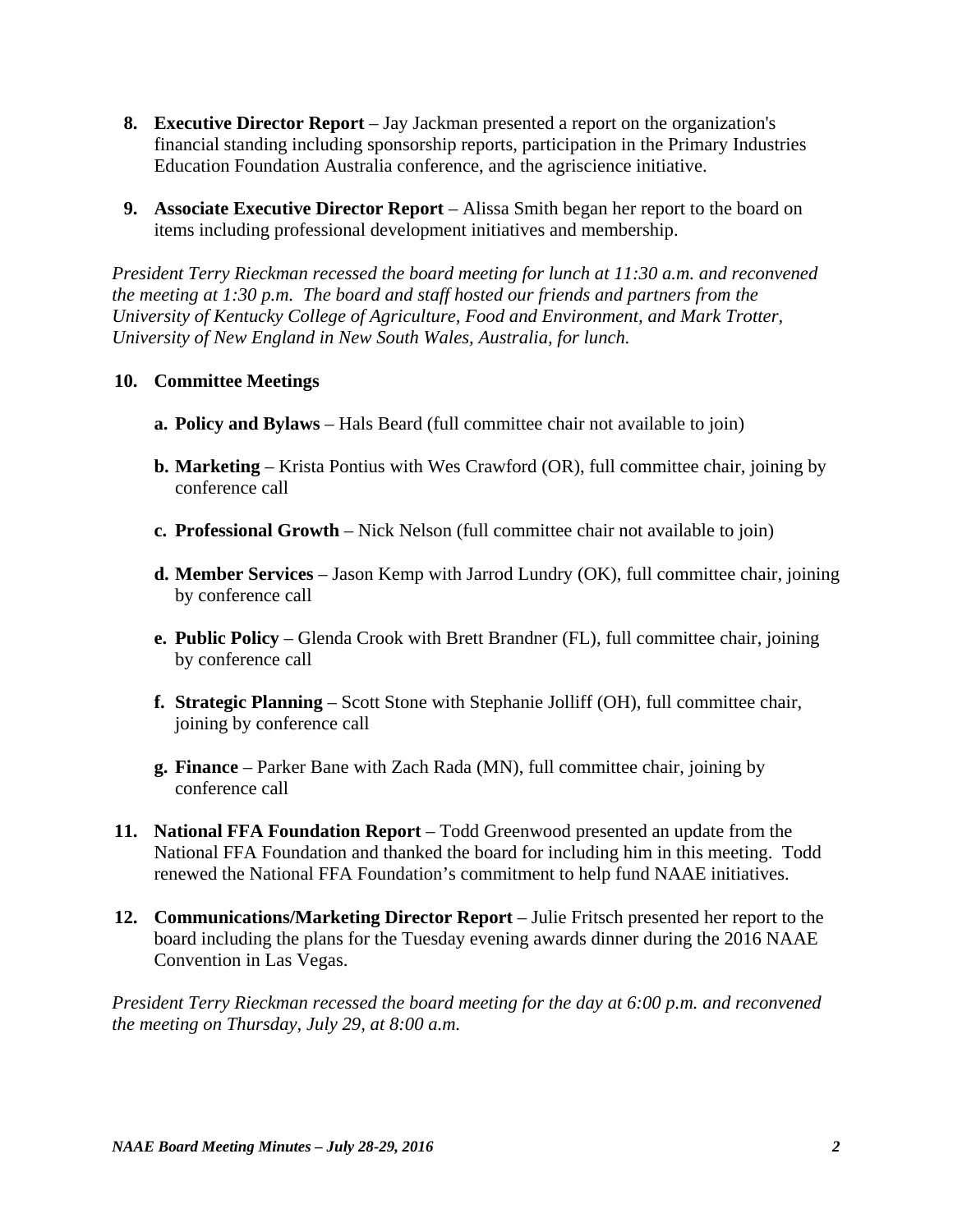### **Friday, July 29, 2016**

- **13. Associate Executive Director Report** (continued) Alissa Smith continued her report to the board including a National Agriscience Teacher Ambassador Program report, introductions of the NAAE summer interns and student workers, the virtual book club, and the evaluation of the 2016 NAAE awards applications.
- **14. 2016 National FFA Convention**  Alissa Smith presented to the board NAAE's plans for the national FFA convention, especially NAAE's part of Teachers' World.
- **15. 2016 NAAE Convention**  Alissa Smith and Katie Wood presented the draft schedule for the upcoming NAAE convention. Over 200 applications have been submitted for professional development workshops. Katie Wood discussed the hotel details.
- **16. 2016 NAAE Awards Approvals** Parker Bane moved, Krista Pontius seconded, to approve the 2016 NAAE award program recipients, as presented, with additional award recipients added by staff as the awardees are identified. The motion carried.
- **17. CASE Update** Jay Jackman presented an update on the Curriculum for Agricultural Science Education initiative.
- **18. 2016 NAAE Upper Division Scholarships Approval Scott Stone moved, Parker Bane** seconded, to approve \$1,500 scholarships to the top 25 applicants, as presented. The motion carried.
- **19. NAAE Communications/Marketing Report** Julie Fritsch reported on the successful transition of Communities of Practice to cloud-based. In addition, New Holland has agreed to become an additional \$30,000 signature sponsor, as a special project of the National FFA Foundation.
- **20. National Teach Ag Campaign Report**  Ellen Thompson called in to present the Teach Ag Campaign report. Ellen reported on the STAR program, National Teach Ag Day, FAST symposium, and the pre-service track at the NAAE convention.
- **21. SAE Task Force**  The next meeting of the SAE task force will be a working session in Nebraska in October 2016.

# **22. Committee Reports**

- **a. Professional Growth Committee Report** Nick Nelson presented the Professional Growth Committee report. Jason Kemp moved, Krista Pontius seconded, to adopt the Professional Growth committee report. The motion carried.
- **b. Public Policy Committee Report** Glenda Crook presented the Public Policy Committee report. Krista Pontius moved, Hals Beard seconded, to adopt the Public Policy committee report. The motion carried.